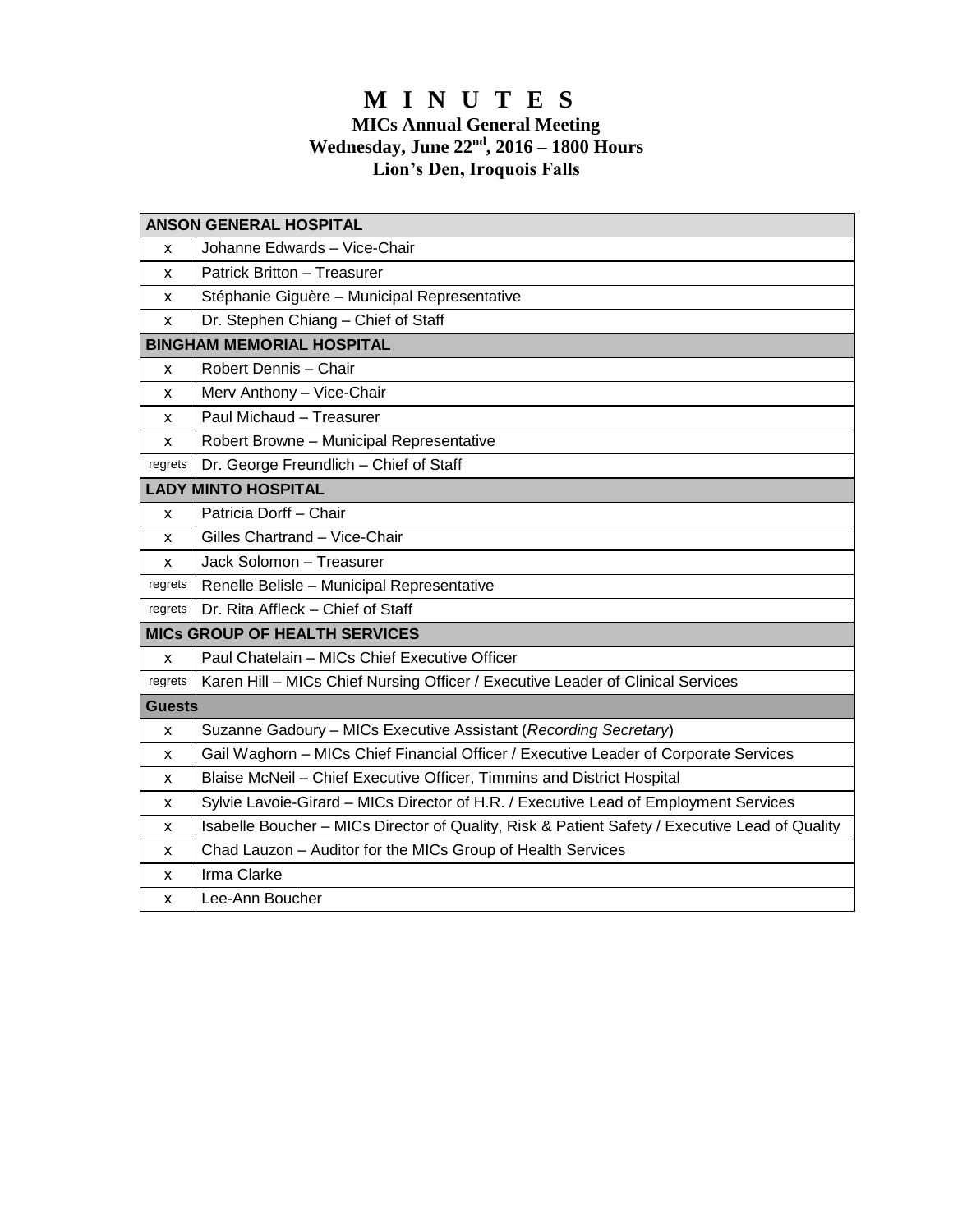## **1. CALL TO ORDER**

J. Edwards opened the meeting with a welcome.

## **2. WELCOMING REMARKS OF THE CHAIR**

 It's been a busy year with all kinds of activities and difficult decisions to make; new legislation came out this year that staff and board had to look at such as Bill C14 regarding Medical Assistance in Dying; this is a great deal of work for the board; we managed to balance the budget; Community Advisory Councils are up and running in two of our communities and they assist the board with decision making.

## **3. CONFIRMATION OF QUORUM**

It was recorded that there was a quorum.

## **4. NOTICE OF MEETING**

As per Article 3.3 of the Corporate By-Laws, notice of the Annual meeting was published in the Cochrane Times and the Enterprise on June  $2<sup>nd</sup>$  and June  $16<sup>th</sup>$ , 2016.

In addition, notices were e-mailed to all the Corporate Members on May  $4<sup>th</sup>$ , 2016.

Therefore we have satisfied the notice requirements for the Annual Meeting of the Corporation as required in the By-laws.

# **5. INTRODUCTION OF THE BOARD MEMBERS**

- J. Edwards introduced the members in attendance and listed those who were absent.
- J. Edwards then called on the CEO to introduce Blaise McNeil, Chief Executive Officer for Timmins and District Hospital.

## **6. PRESENTATION**

- B. McNeil gave an overview of the Timmins and District Hospital
- He spoke of their strategic plan; partnerships in place with MICs and future possibilities; changes happening in Ontario healthcare.

## **7. MINUTES OF PREVIOUS MEETING**

7.1 Minutes of the MICs Corporation meeting held June  $24<sup>th</sup>$ , 2015 were provided for information.

Chair asked if there were errors or omission.

Hearing none, the Motion was declared.

**THAT** the MICs Board of Directors approve the minutes of the corporation meeting held June  $24<sup>th</sup>$ , 2015 as presented.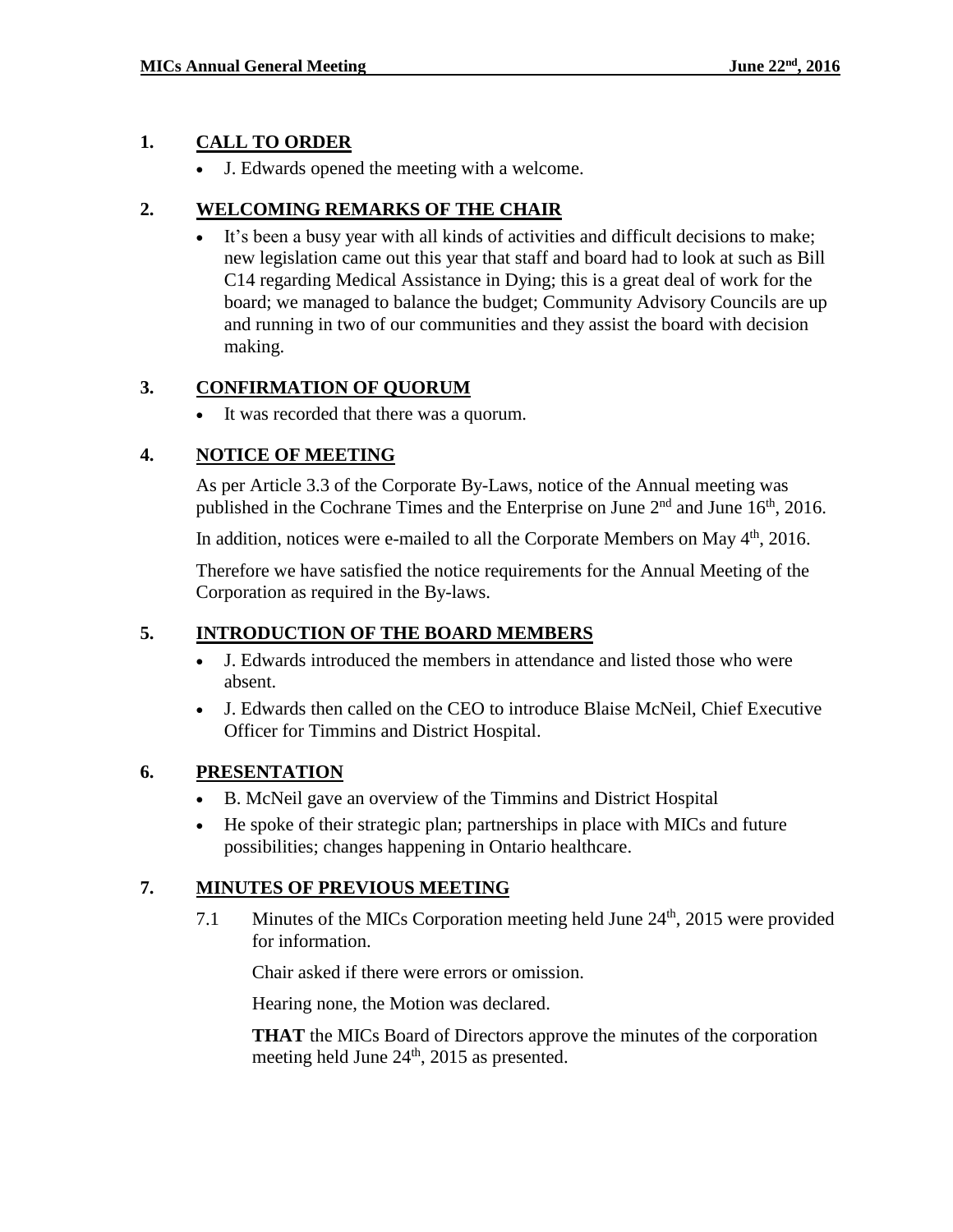#### **8. BUSINESS ARISING FROM MINUTES**

There were no items of business arising from last year's Annual meeting.

## **9. REPORTS OF THE CHAIRS**

The chairs' reports were provided in the Annual Report.

#### **10. REPORT OF THE CHIEF EXECUTIVE OFFICER**

- The CEO Report was provided in the Annual Report.
- Paul addressed the crowd and highlighted the key achievements of the last fiscal year.

#### **11. REPORT OF THE CHIEF NURSING OFFICER**

The Chief Nursing Officer's Report was provided in the Annual Report.

## **12. REPORTS OF THE CHIEFS OF STAFF**

The Chiefs of Staff's reports were provided in the Annual Report.

## **13. REPORTS OF THE HOSPITAL AUXILIARY PRESIDENTS**

 The Hospital Auxiliary Presidents' reports were provided in the Annual Report. Motion: That the reports of the Board Chairs, Chief Executive Officer, Chief Nursing Officer, Chiefs of Staff and Auxiliary Presidents are approved as presented.

The motion was declared.

## **14. BY-LAW AMENDMENT**

- 14.1 4.5 Term of Office Restrictions
	- Amendments to the Term of Office Restrictions were discussed and approved at the MICs Board of Directors meeting held May 25<sup>th</sup>, 2016.
	- Recommendation from the MICs Board of Directors to amend Article 4.5 of the By-laws as presented:

## **1) Revised Wording:**

- a) A person may be elected for a term of up to three (3) years.
- b) No person may be elected or appointed a Director for more terms than will constitute nine (9) consecutive years of service. A person may be reelected or re-appointed a Director after a break in his/her continuous service of at least one (1) year.
- c) Notwithstanding paragraph (b) above, persons who were Directors of the Corporation on or before August 13, 2013, who have been in office for more than nine (9) consecutive years, may be re-elected for one additional term.
- d) The exception to the Term of Office for Directors is:
	- i) the Chief of Staff will be appointed by the Board for a term of three years and may be appointed for one two (2) additional terms but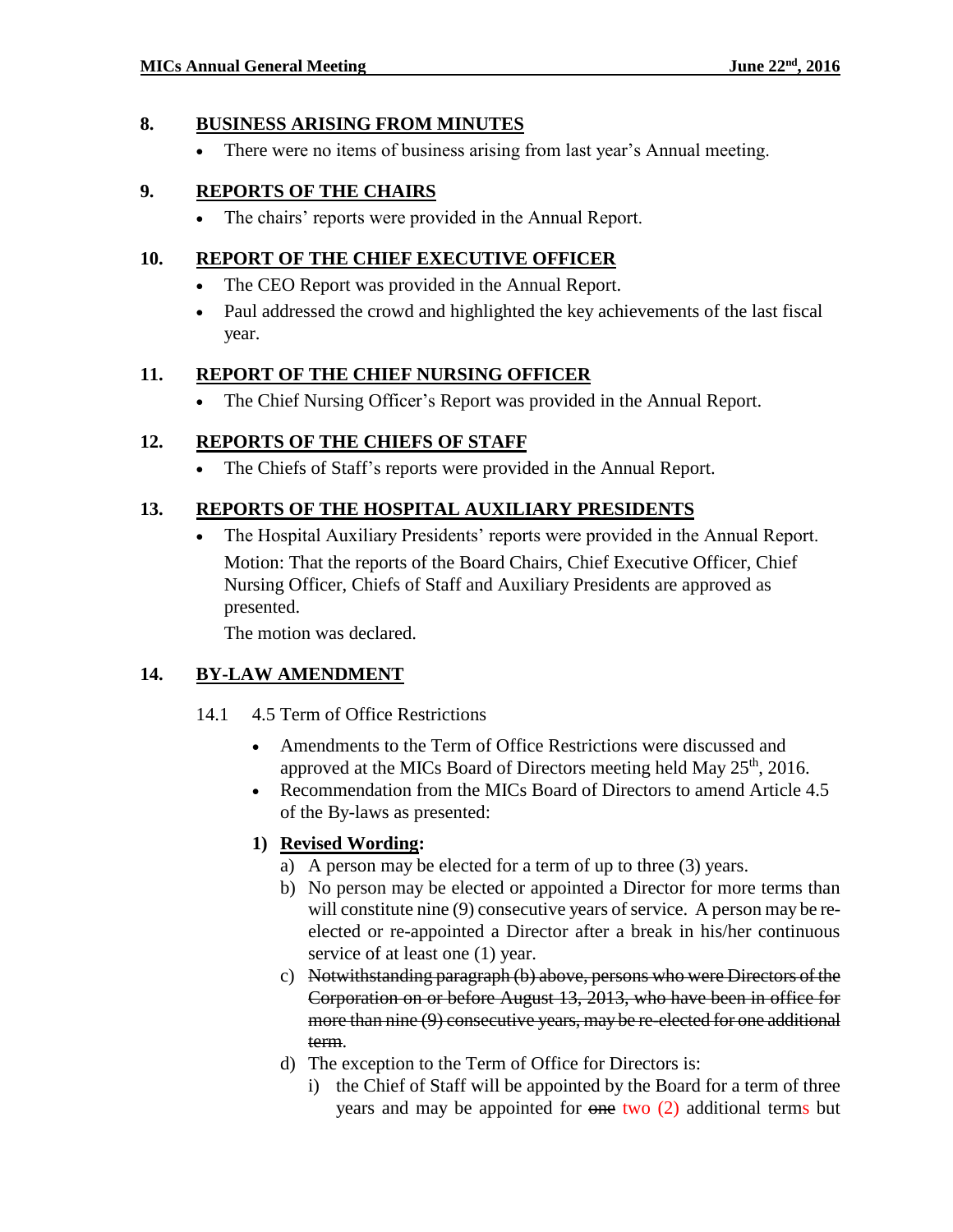cannot exceed  $six(6)$  nine (9) years of continuous service in any capacity.

- ii) the President of Medical Staff will be elected by the Medical Staff for a term of three years and may be elected for one two (2) additional terms but cannot exceed  $six(6)$  nine (9) years of continuous service in any capacity and can opt out at any time.
- iii) The municipal representative to be appointed for the length of his/her term on the municipal council which is usually four years.
- e) The termination of an ex-officio's office on a yearly basis shall be deemed to qualify as a "retirement" for the purposes of subsection 12(4) of the Public Hospitals Act (Ontario).

## **2) Amended Wording:**

- a) A person may be elected for a term of up to three (3) years.
- b) No person may be elected or appointed a Director for more terms than will constitute nine (9) consecutive years of service. A person may be reelected or re-appointed a Director after a break in his/her continuous service of at least one (1) year.
- c) The exception to the Term of Office for Directors is:
	- i) the Chief of Staff will be appointed by the Board for a term of three years and may be appointed for two (2) additional terms but cannot exceed nine (9) years of continuous service in any capacity.
	- ii) the President of Medical Staff will be elected by the Medical Staff for a term of three years and may be elected for two (2) additional terms but cannot exceed nine (9) years of continuous service in any capacity and can opt out at any time.
	- iii) The municipal representative to be appointed for the length of his/her term on the municipal council which is usually four years.
- d) The termination of an ex-officio's office on a yearly basis shall be deemed to qualify as a "retirement" for the purposes of subsection 12(4) of the Public Hospitals Act (Ontario).
- Corporation Members were invited to ask questions.

Motion:

Moved by B. Dennis Seconded by P. Dorff

Be it resolved,

**THAT** the Corporations of Bingham Memorial Hospital, Anson General Hospital and Lady Minto Hospital approve the By-law amendment as presented.

Carried.

## **15. REPORT OF THE AUDITOR**

15.1 Chad Lauzon presented the summary financial statements for the year ending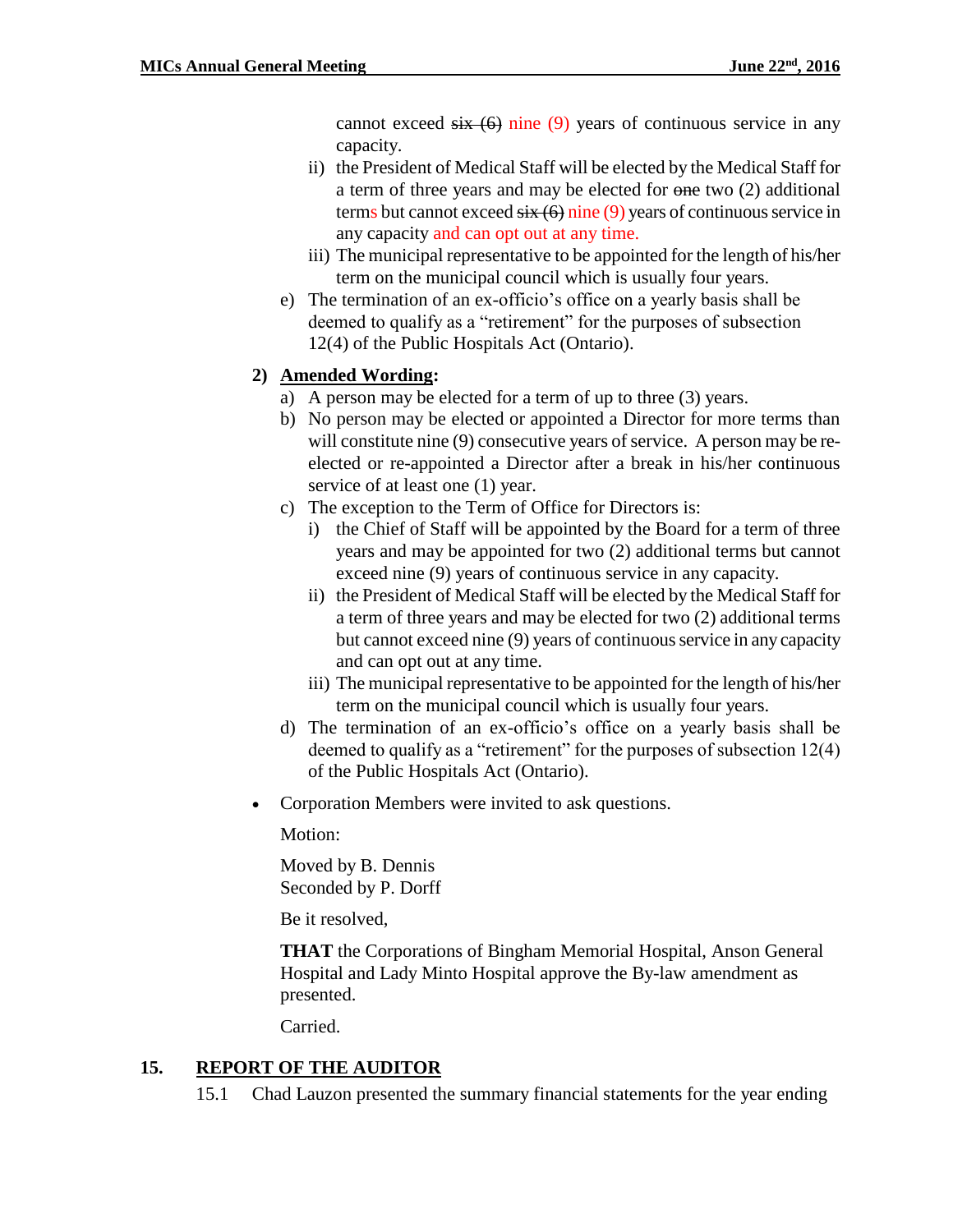March  $31<sup>st</sup>$ , 2016 for all three sites which were provided for information in the Annual Report.

The Audited Financial Statements are available for viewing on the MICs website.

Motion: approval of the Auditor's Report

Moved by: M. Anthony Seconded by: P. Britton

Be it resolved,

**THAT** the MICs Board of Directors approve the Auditor's Reports for Anson General Hospital, Bingham Memorial Hospital and Lady Minto Hospital ending March 31<sup>st</sup>, 2016 as presented.

Carried.

#### **16. APPOINTMENT OF AUDITOR**

Motion:

Moved by: G. Chartrand Seconded by: S. Giguère

Be it resolved,

**THAT** Collins, Barrow, Gagné, Gagnon, Bisson, Hébert, Chartered Accountants be re-appointed as the auditors for the fiscal year 2016-2017.

Carried.

# **17. ELECTION OF GOVERNORS TO THE BOARD**

• The Nominating Committee recommends the following: Robert Dennis be re-elected to the BMH Board of Governors for another threeyear term

Irma Clarke be elected to the BMH Board of Governors for a three-year term

Lee-Ann Boucher be elected to the AGH Board of Governors for a three-year term

Jack Solomon be re-elected to the LMH Board of Governors for a one-year term

• There being no other Nominations, the following motion was proposed:

**THAT** the slate of nominations be approved by acclamation.

Moved by: R. Browne Seconded by: M. Anthony Carried.

## **18. CLOSING REMARKS**

J. Edwards spoke of working together with partners, sharing services as well as